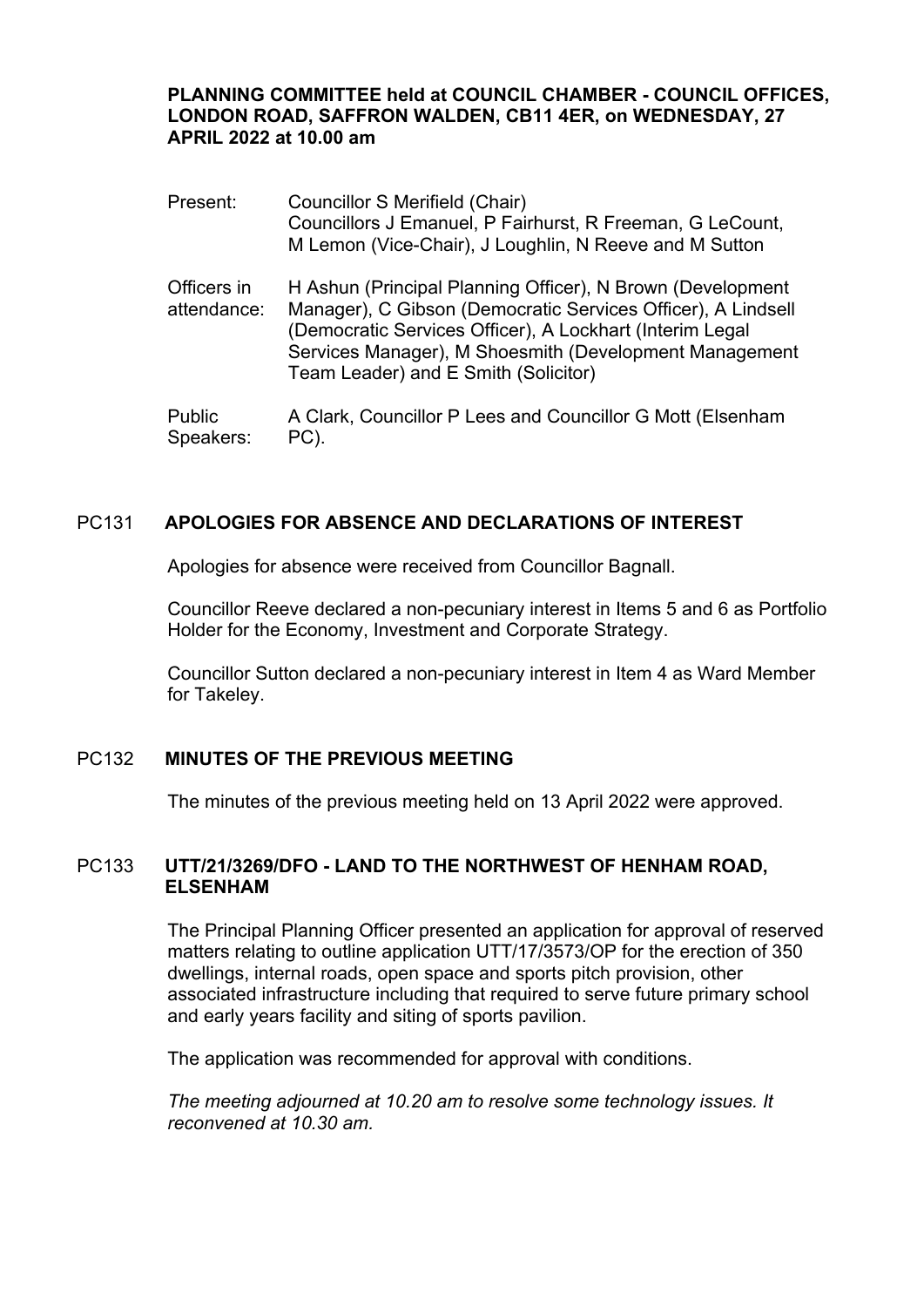The Principal Planning Officer responded to questions from members and confirmed:

- The 54 documents published 25 April 2022 were published for consistency in response to the receipt of final Highway comments on 21 April 2022. These comments detailed minor non-material amendments which did not require consultation. Material amendments would require a consultation period of fourteen to twenty one days.
- Despite the allegations made regarding insufficient parking, Essex Highways had confirmed that there was sufficient parking provision provided within the proposal.
- The Parking Strategy allocated parking spaces as follows:
	- 1 parking space for 1 bedroom units 2 parking spaces for 2 and 3 bedroom units 3 parking spaces for 4 and 5 bedroom units Cycle park provision in the play area 25 parking spaces for the sports pitch and pavilion A pedestrian drop off area opposite the school Additional visitor parking provided throughout the site.
- The majority of the garden areas were compliant with the Design Guidance Standards, which were a material consideration, but did not form part of the policy. 3% of the gardens fell short of the guidance, which overall was considered satisfactory.
- The Environmental Health Officer had reviewed the application and taken into consideration the conditions imposed on the outline application relating to noise mitigation measures, which he noted appeared satisfactory. He anticipated that the methodology would be included in an application to discharge the condition of the original consent.
- The affordable housing garden sizes had been addressed within the nonmaterial amendments site layout changes, alongside the provision of a communal amenity space for the apartment blocks.
- The Thames Water proposed condition had been added to the late list and it advised that there was sufficient capacity for 190 dwellings and that upgrades to the network would be required to achieve capacity.

The Development Manager confirmed that the non-material amendments made related to very minor changes in response to Essex Highways comments. He said that although concerns were understandable that larger changes could also have been made and potentially missed by the volume of documentation, the case officer had checked and was happy for Members to determine the application.

Members discussed:

- The insufficient parking provision allegations.
- The consultation period for material amendments.
- The vehicular route into the site, for the early years and school access.
- The pedestrian routes for drop off and link to the station.
- That the garden sizes did not meet the Essex Garden Design Guide for the affordable housing and whether it was appropriate to lower standards for affordable housing but not market housing.
- The affordable housing units distribution throughout the development.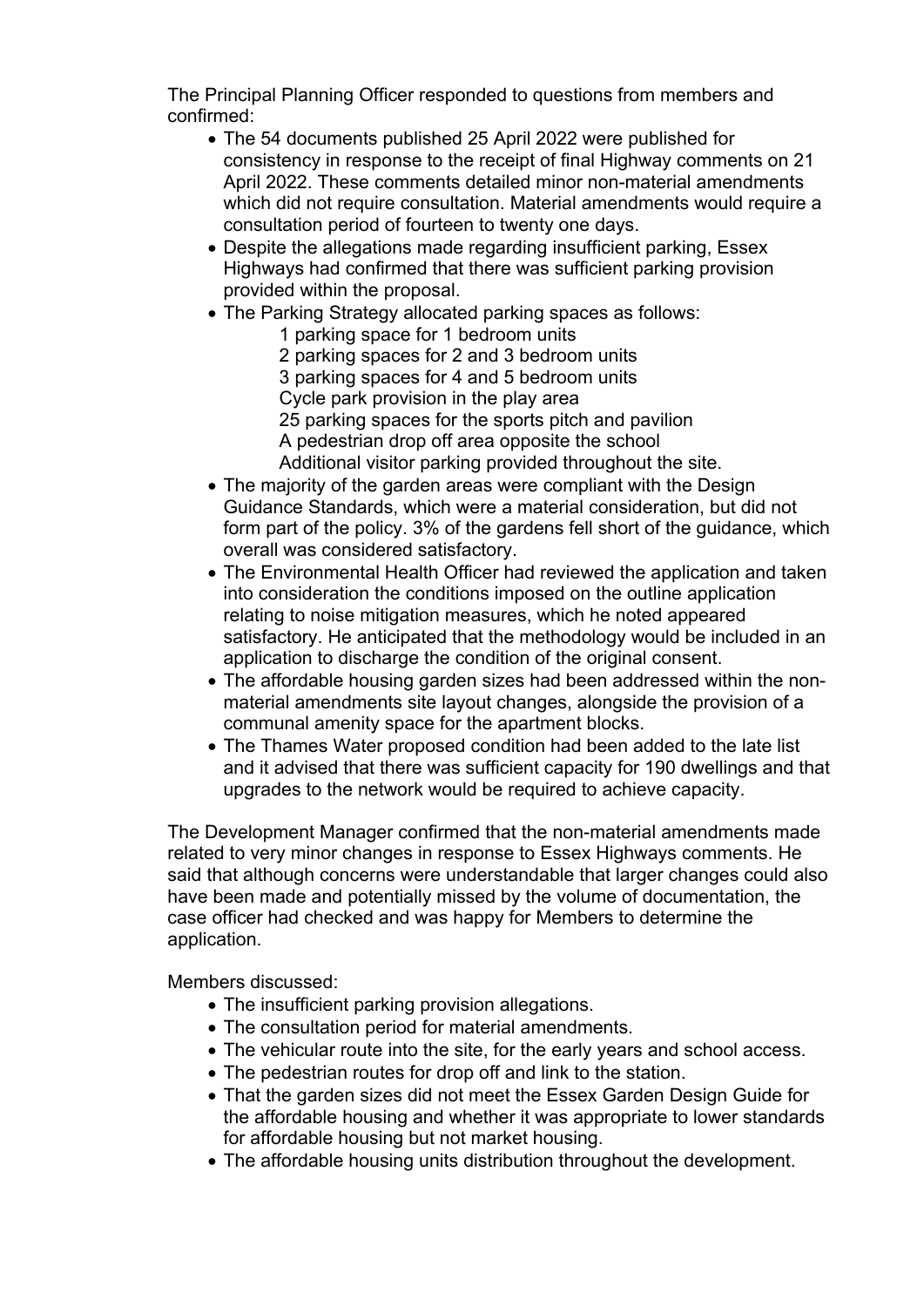- The presence of low density lighting for pedestrians and the preferred associated operational timings as part of the conditions of the outline scheme.
- Whether and how Essex Highways would prevent detrimental impact by traffic on the surrounding road network, specifically through Thaxted and Stansted in relation to their new policy.
- The reduced scale of the three storey units to what was permitted within the outline application.
- The apparent mis-representation of the access from the development to Hales Wood. There was no footpath and the access could be stopped if the landowner wished, which would negatively impact pedestrians accessing the school.
- Whether the implementation of an additional condition relating to parking provision for the school would prevent residents establishing reliance on using what would eventually be the school parking area.
- The over reliance on triple tandem parking which encouraged on-street parking.
- Concerns over the lack of drop off zone at the school.
- Concerns over the lack of information on the Highway issues.
- The presence of the valid outline planning permission and the lack of evidence of the alleged highway issues raised.
- The inadequacy and unsuitability of the pavilion proposal for the current football team`s needs.

The Development Manager confirmed that the valid outline planning consent existed, as a result of which Members had found this Detailed Following Outline (DFO) application before them for consideration, irrespective of any changes in policy by Essex Highways. He advised Members that they should only be considering matters detailed within the DFO application.

Councillor Fairhurst proposed the deferral of the application, based on the detail of the documents submitted as late issues, the garden size of the affordable homes, the football pitch, outstanding questions from the Parish Council, parking in connection with the school and visitor parking and clarity of the pedestrian link footpath to Hales Wood.

Councillor LeCount seconded the proposal.

RESOLVED to defer the application.

*Councillor P Lees spoke to request that the application be deferred to allow Essex Highways to explain their decisions relating to parking.*

*Councillor G Mott (on behalf of Elsenham PC) spoke to request that the application be deferred to enable proper consideration by the Parish Council of the significant additional documentation now received.*

*A Clark (Applicant) spoke in support of the application.*

*The meeting adjourned at 11.55 am and reconvened at 12.05 pm.*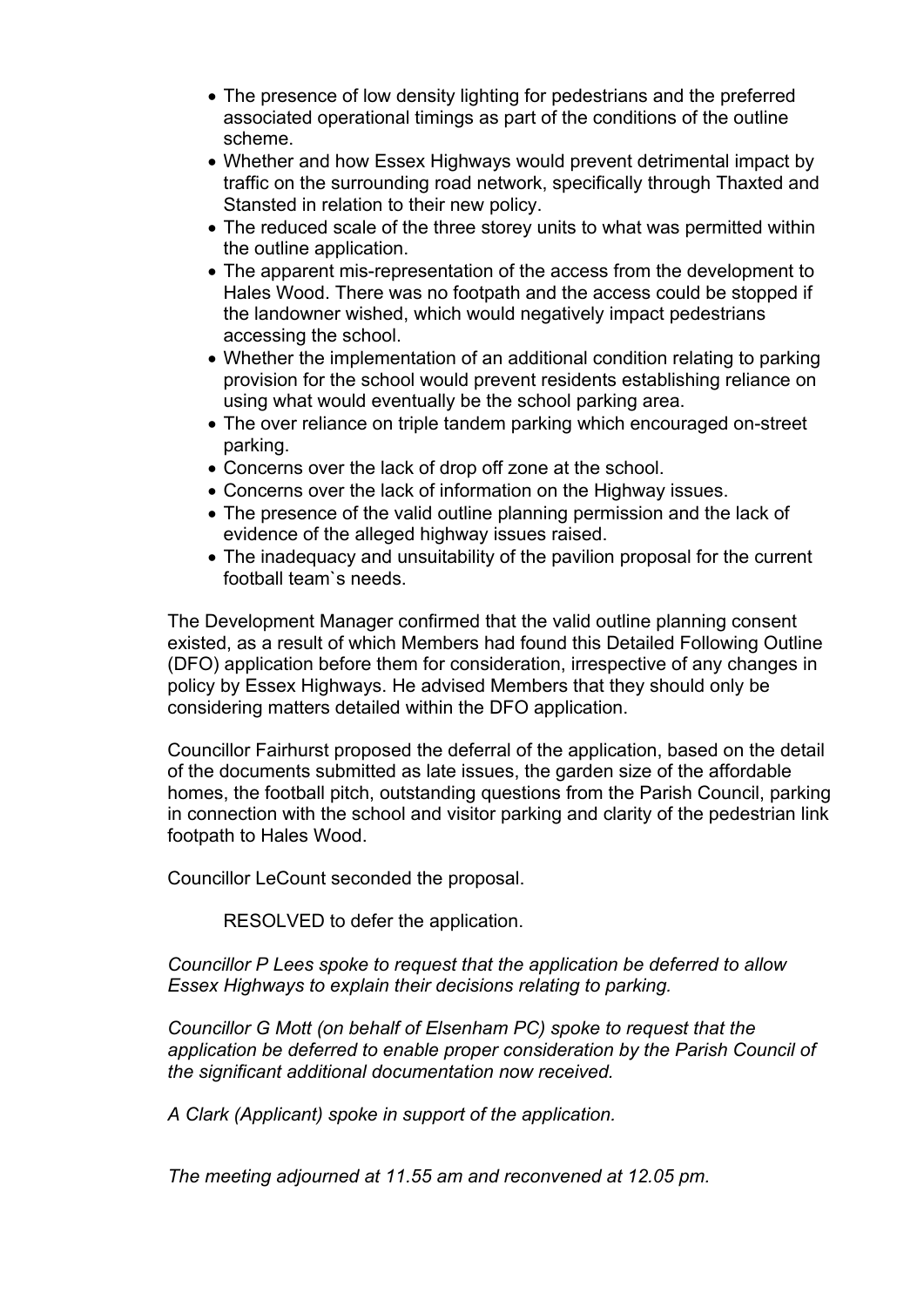# PC134 **UTT/22/0152/DFO - LAND WEST OF PARSONAGE ROAD, TAKELEY**

The Principal Planning Officer presented details following outline application UTT/19/0393/OP of appearance, landscaping, layout and scale for the erection of 110 dwellings with associated open space landscaping and other drainage and highway infrastructure.

The application was recommended for approval with conditions.

The Principal Planning Officer responded to questions from members and confirmed:

- The increased amenity space resulting from the reduction from 119 to 110 dwellings within the current proposal.
- Condition 20 of the outline consent stated that prior to the commencement of development the scheme protecting the proposed dwellings from noise arising from road and air traffic should be submitted to the local planning authority.
- The Environmental Health Officer had reviewed the information submitted with this DFO application and considered that the proposals met the relevant guidelines for internal living accommodation and mitigation such as ventilation and glazing was proposed. Nevertheless there was a condition on the outline consent that required discharge in relation to noise.
- The absence of conditions requiring provision of a community building, therefore the developer could choose whether to provide a community building or a residential building.

Members discussed:

- The location of the thirteen metre three storey apartment block on the site at the highest point of the development.
- The absence of objections from the local flood authority following the conditions imposed on the outline application.
- The absence of any current objection from Manchester Airports Group.
- The presence of 40% affordable housing distributed throughout the site.

Councillor Emanuel proposed that the application be approved, subject to conditions including materials, fly parking restrictions, provision of the resident travel information pack and instant impact tree replacement.

Councillor Freeman seconded the proposal.

RESOLVED to approve the application, subject to conditions as detailed.

#### PC135 **UTT/21/3735/FUL - CAMBRIDGE EPIGENTERIX, CHESTERFORD PARK, LITTLE CHESTERFORD**